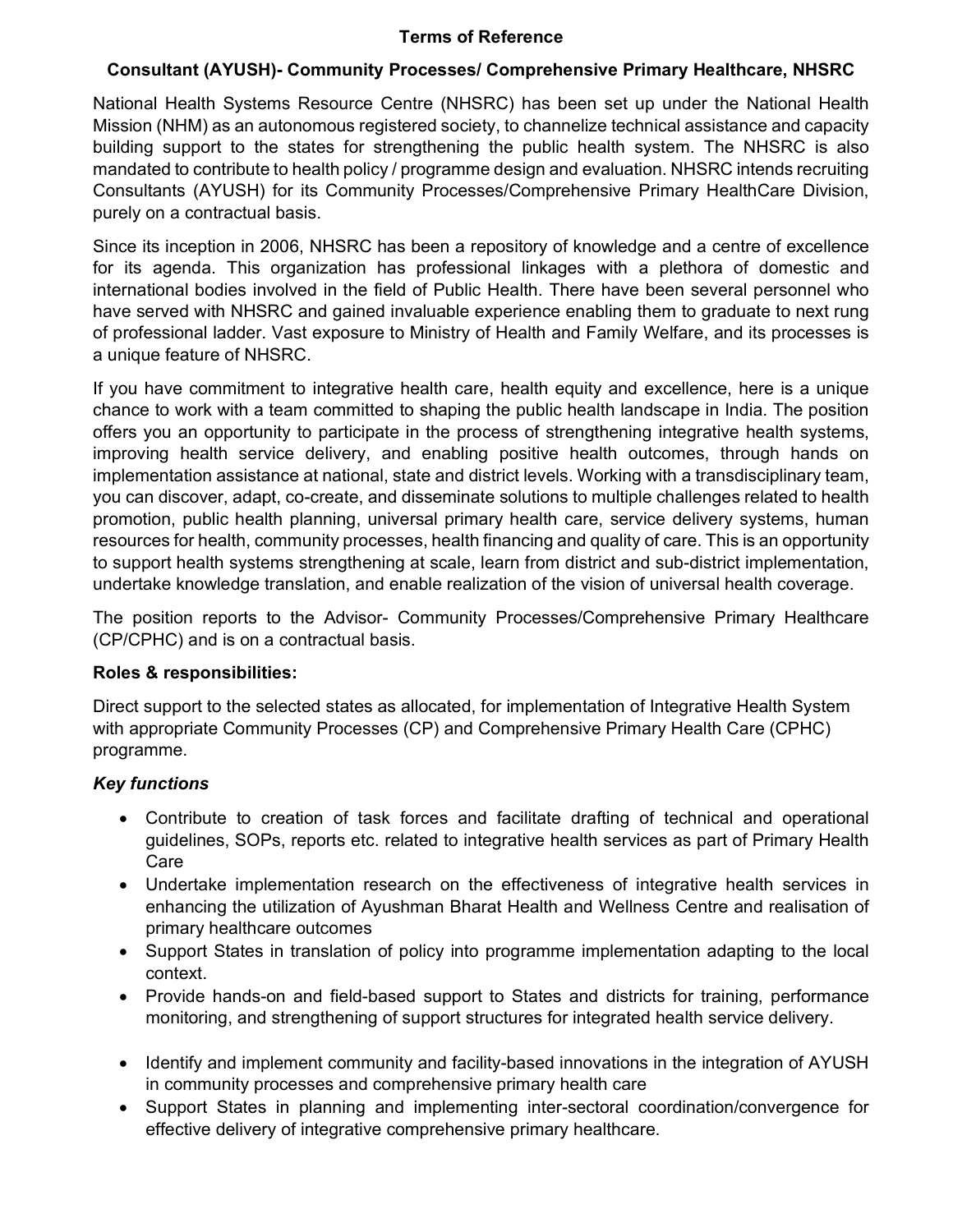- Undertake periodic field visits to States and districts to review CP-CPHC programme implementation, identify implementation challenges and support States in charting appropriate solutions.
- Undertake analytical documentation of the field visits to inform required changes in policy, program planning and implementation.
- Undertake such other assignments, which may be assigned from time to time by the immediate supervisor and/or Advisor-Community Processes-Comprehensive Primary Health Care

# Qualification & experience:

# i) Essential:

- Possess a Post-Graduation degree in AYUSH/ MPH with either of the following graduate qualifications:
	- o BAMS
	- o BHMS
	- o BUMS
	- o BNYS
- Have at least 3 years of post-qualification experience in implementation of public health programmes
- Experience in one or all the following:
	- o Training
	- o documentation
	- o data analysis
	- o research
- Excellent analytical skills, communication and presentation skills, and interpersonal abilities.
- Excellent oral and written communication skills in English

ii) Desirable:

- Experience in direct implementation of health service delivery programmes through Government, NGOs, or Regional Resource Centres.
- Demonstrated experience in working with NGO-led Primary Health Care/Community Health Worker programs/State level public health programmes.
- Working knowledge of Hindi/other major regional languages

Age limit: Up to 40 Years (as on the date of receiving the application)

Work location: New Delhi; involves 10-15 days travel to States and districts

Remuneration range: Between Rs. 60,000/- to Rs. 1,20,000/-

\*Fee offered within the band will be commensurate with qualification and experience.

Other benefits: In addition to the renumeration mentioned above, Consultants of NHSRC are entitled to Free Accidental insurance, Subsidized Medical insurance, Mobile bills reimbursement, Laptop reimbursement (As per NHSRC Policy), 30 days Consolidated leave, fully paid Maternity leave (For Female Consultants) as per Government of India policy, performance linked increments, TA/ DA and per diem for on-duty visits.

Duration of contract: Initial Contract till 31st March 2024 (with further extension subject to satisfactory performance)

How to apply: Candidates are requested to fill the online application correctly which is available on the NHSRC website (http://nhsrcindia.org). Applications will be accepted in the prescribed online application format only. Last date for receiving applications is 14<sup>th</sup> March 2022.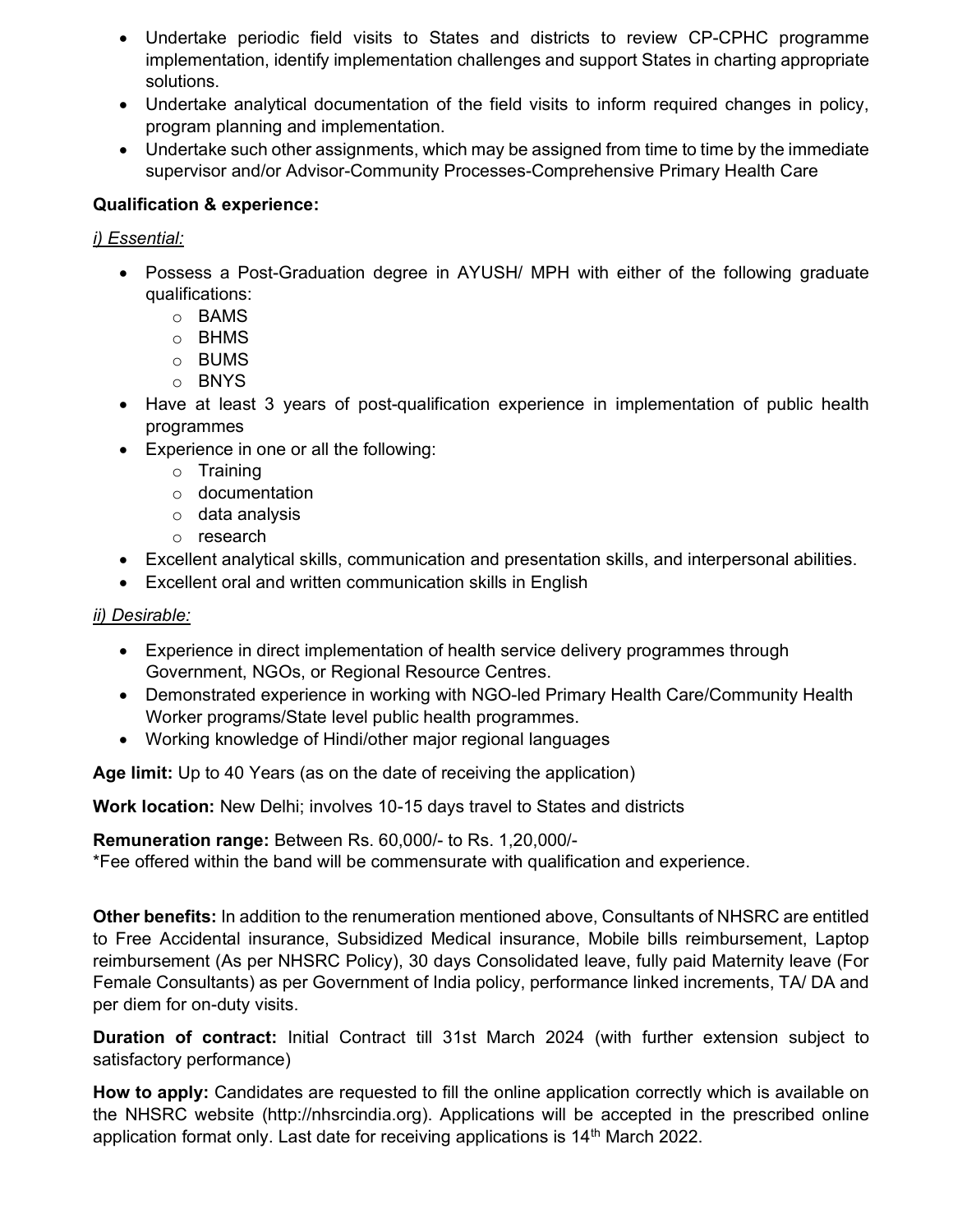# संदर्भ शर्तें

### कनसल्टेंट (आयुष) सामुदायिक प्रकियाएं / व्यापक प्राथमिक स्वास्थ्य देखभाल, एनएचएसआरसी

राष्ट्रीय स्वास्थ्य प्रणाली संसाधन केंद्र (एनएचएसआरसी) की स्थापना राष्ट्रीय स्वास्थ्य मिशन (एनएचएम) के अंतर्गत स्वायत्त पंजीकृत संस्था के रूप में की गई है। एनएचएसआरसी का उद्देश्य स्वास्थ्य प्रणाली को मजबूत करने के लिए राज्यों को तकनीकी सहायता उपलब्ध कराना और क्षमता निर्माण में समर्थन देना है। एनएचएसआरसी को स्वास्थ्य नीति / कार्यक्रम डिजाइन और मूल्यांकन के लिए योगदान करने का भी जनादेश प्राप्त है। एनएचएसआरसी विशुद्ध रूप से अनुबंध आधार पर अपनी सामुदायिक प्रक्रियाएं/व्यापक प्राथमिक स्वास्थ्य देखभाल प्रभाग के लिए कनसल्टेंट (आयुष) की भर्ती करने का इच्छुक है।

वर्ष 2006 में आरंभ से ही एनएचएसआरसी अपने एजेंडे के लिए ज्ञान का भंडार और उत्कृष्टता का केंद्र रहा है। इस संगठन के सार्वजनिक स्वास्थ्य के क्षेत्र में संलग्न अनेक घरेलू और अंतरराष्ट्रीय निकायों के साथ व्यावसायिक संबंध हैं। ऐसे अनेक व्यक्ति हैं जिन्होंने एनएचएसआरसी के साथ कार्य किया और अमूल्य अनुभव प्राप्त किया जिससे पेशेवर मंजिल की अगली सीढ़ी पर छलांग लगाने में सक्षम हुए। स्वास्थ्य एवं परिवार कल्याण मंत्रालय के साथ कार्य करने के व्यापक अवसरों के साथ एनएचएसआरसी की प्रकियाएं हैं । इसकी अनुठी विशेषताएं

यदि आप स्वास्थ्य देखभाल, स्वास्थ्य निष्पक्षता और उत्कृष्टता के लिए प्रतिबद्ध हैं तो यह भारत में सार्वजनिक स्वास्थ्य परिदृश्य को दिशा देने के लिए प्रतिबद्ध टीम के साथ कार्य करने का अनूठा अवसर है। यह पद आपको स्वास्थ्य प्रणाली को मजबूत करने, स्वास्थ्य सेवा वितरण में सुधार और राष्ट्रीय, राज्य एवं जिला स्तरों पर कार्यान्वयन सहायता के बारे में अनुभव के माध्यम से सकारात्मक स्वास्थ्य परिणाम प्राप्त करने की प्रकिया में भागीदारी का अवसर उपलब्ध कराता है। विभिन्न क्षेत्रों में काम करने वाले दल के साथ कार्य करके आप सेवा वितरण प्रणाली, सार्वभौमिक प्राथमिक स्वास्थ्य देखभाल, स्वास्थ्य के लिए मानव संसाधन, सामुदायिक प्रक्रियाओं, स्वास्थ्य वित्तपोषण, देखभाल की गुणवत्ता एवं रोगी सुरक्षा, सार्वजनिक स्वास्थ्य नियोजन और स्वास्थ्य संवर्द्धन संबंधी अनेक चुनौतियों के समाधान खोजने, अपनाने और सह–सृजन के साथ उनका प्रचार–प्रसार कर सकते हैं। यह व्यापक स्तर पर स्वास्थ्य प्रणाली को मजबूत करने में समर्थन देने, जिला और उप–जिला कार्यान्वयन से सीखने, ज्ञान का अनुवाद करने या दूसरों तक पहुंचाने और सार्वभौमिक स्वास्थ्य कवरेज के दृष्टिकोण को साकार करने में सक्षम बनाने का अवसर भी है।

इस पद पर नियुक्त व्यक्ति सलाहकार – सामुदायिक प्रकियाएं/व्यापक प्राथमिक स्वास्थ्य देखभाल(सीपी/सीपीएचसी) को रिपोर्ट करता है तथा अनुबंध आधार पर है।

#### भूमिकाएं और जिम्मेदारियांः

समुचित सामुदायिक प्रक्रियाएं (सीपी) और व्यापक प्राथमिक स्वास्थ्य देखभाल (सीपीएचसी) कार्यक्रम के साथ समेकित स्वास्थ्य प्रणाली के कार्यान्वयन के लिए आवंटित चुने हुए राज्यों को प्रत्यक्ष समर्थन

#### प्रमुख कार्य

- प्राथमिक स्वास्थ्य देखभाल के अंग के रूप में समेकित स्वास्थ्य सेवाओं से संबंधित कार्य बल बनाने और तकनीकी एवं  $\bullet$ प्रचालनीय दिशानिर्देशों, मानक संचालन प्रक्रियाओं, रिपोर्ट इत्यादि का मसौदा सुगम बनाने में योगदान करना
- आयुषमान भारत हेल्थ एंड वेलनेस सेंटर का उपयोग बढाने और प्राथमिक स्वास्थ्य देखभाल के परिणाम हासिल करने में समेकित स्वास्थ्य सेवाओं के प्रभाव पर कार्यान्वयन अनुसंधान कराना
- स्थानीय संदर्भ के लिए नीति को कार्यक्रम कार्यान्वयन अनुकूलन में बदलने में राज्यों को समर्थन देना
- प्रशिक्षण, कार्य प्रदर्शन निगरानी और समेकित स्वास्थ्य सेवा वितरण के लिए समर्थन संरचना को मजबूत करने के लिए राज्यों और जिलों को हैंड्स–ऑन और क्षेत्र आधारित समर्थन उपलब्ध कराना
- सामुदायिक प्रक्रियाओं और व्यापक प्राथमिक स्वास्थ्य देखभाल में आयुष के समेकन में सामुदायिक एवं स्वास्थ्य केंद्र आधारित नवाचारों की पहचान और कार्यान्वयन
- समेकित व्यापक प्राथमिक स्वास्थ्य देखभाल के प्रभावी वितरण के लिए अंतर–क्षेत्रीय समन्वय ⁄ अभिसरण की योजना बनाने और कार्यान्वित करने में राज्यों का समर्थन करना
- सीपी–सीपीएचसी कार्यक्रम कार्यान्वयन की समीक्षा, कार्यान्वयन चुनौतियों की पहचान करने के लिए राज्यों और जिलों की  $\bullet$ समय-समय पर क्षेत्रीय यात्रा करना और समुचित समाधान तैयार करने में राज्यों का समर्थन करना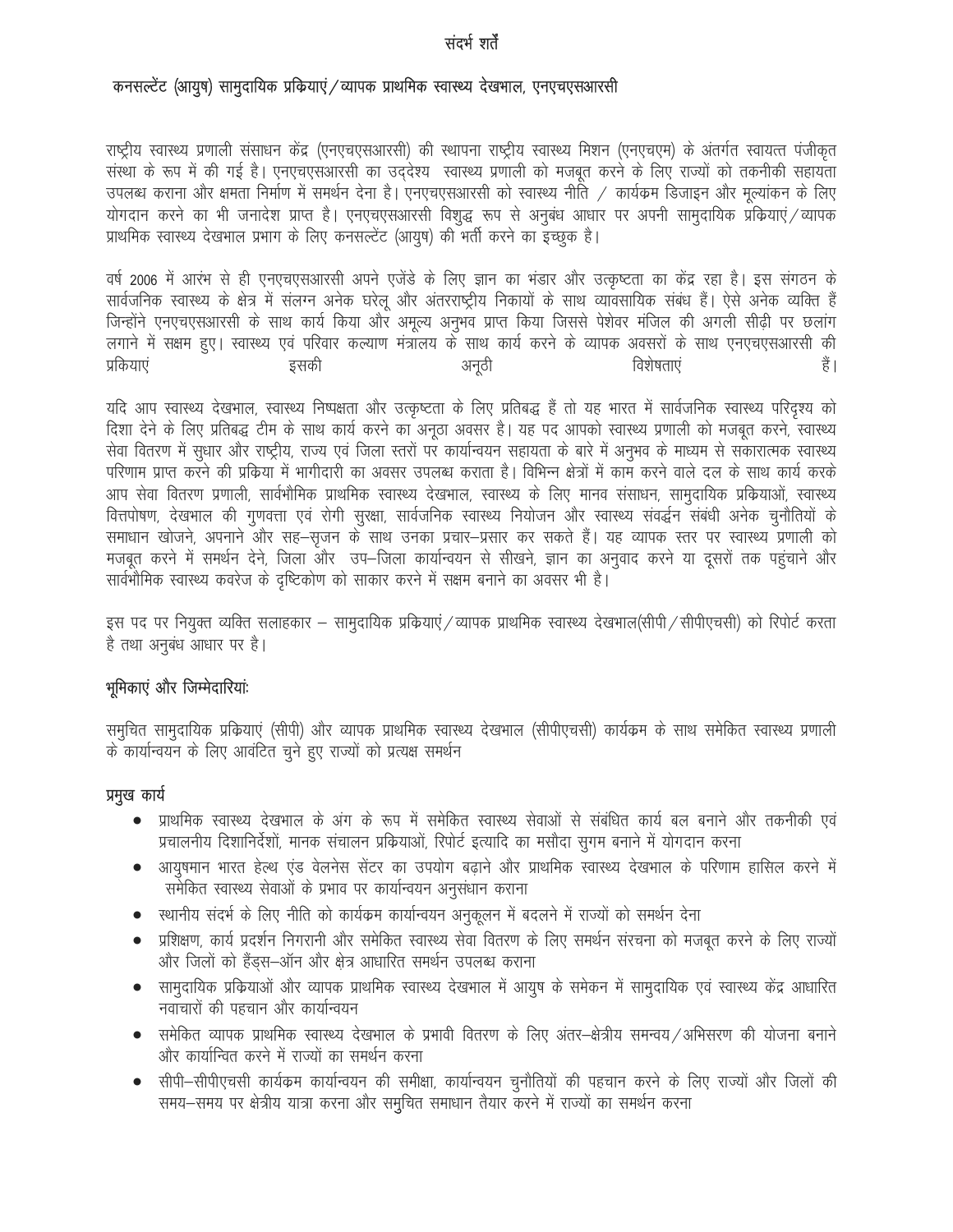- नीति, कार्यक्रम नियोजन और कार्यान्वयन में अपेक्षित परिवर्तन की सूचना देने के लिए क्षेत्रीय यात्राओं का विश्लेषणात्मक दस्तोवज तैयार करना
- ऐसे अन्य कार्य करना जो निकटतम पर्यवेक्षक और / या सलाहकार—सामुदायिक प्रक्रियाएं—व्यापक प्राथमिक स्वास्थ्य देखभाल समय—समय पर सौंप सकते हैं

# शैक्षिक योग्यता और अनुभव

#### 1. आवश्यक

- आयुष/एमपीएच में स्नातकोत्तर उपाधि के साथ निम्नलिखित में से किसी में स्नातक योग्यताः
- बीएएमएस  $\bigcirc$
- बीएचएमएस
- बीयूएमएस  $\circ$
- बीएनवाईएस  $\circ$
- $\circ$
- शैक्षिक योग्यता हासिल करने के उपरांत सार्वजनिक स्वास्थ्य कार्यक्रमों के कार्यान्वयन में कम से कम 3 वर्ष का अनुभव
- निम्नलिखित में से किसी एक या सभी में अनुभव :
	- प्रशिक्षण
	- प्रलेखन
	- डाटा विश्लेषण
	- अनुसंधान
- उत्कृष्ट विश्लेषण कौशल, संचार और प्रस्तुति कौशल और अंतरवैयक्तिक क्षमताएं
- अंग्रेजी में उत्कृष्ट मौखिक और लेखन संचार कौशल

#### 2. वांछनीय

- सरकार, एनजीओ या क्षेत्रीय संसाधन केंद्रों के जरिए स्वास्थ्य सेवा वितरण कार्यक्रमों के प्रत्यक्ष कार्यान्वयन में अनुभव
- एनजीओ के नेतृत्व में प्राथमिक स्वास्थ्य देखभाल/सामुदायिक स्वास्थ्य कार्यकर्ता कार्यक्रमों/राज्य स्तरीय सार्वजनिक स्वास्थ्य कार्यक्रमों में कार्य करने का प्रदर्शित अनुभव
- हिंदी / अन्य प्रमुख क्षेत्रीय भाषाओं का कार्यसाधक ज्ञान

आयु सीमाः 40 वर्ष तक (आवेदन प्राप्त होने की तिथि को)

**कार्य का स्थानः** नई दिल्ली, राज्यों और जिलों की10–15 दिन की यात्रा शामिल

परिलब्धि की सीमा: रु. 60,000 / - से रु.1,20,000 / - के बीच

'इस बैंड में प्रस्तावित फीस योग्यता और अनुभव के समानुपातिक होगी।

अन्य लाभः उपर्युक्त उल्लेखित परिलब्धि के अतिरिक्त, एनएचएसआरसी के कनसल्टेंट निःशुल्क दुर्घटना बीमा, सब्सिडीयुक्त चिकित्सा बीमा, मोबाइल बिल की प्रतिपूर्ति, लैपटोप प्रतिपूर्ति (एनएचएसआरसी की नीति के अनुसार), भारत सरकार की नीति के अनुसार 30 दिन का समेकित अवकाश, पूर्णतः सवेतन मातृत्व अवकाश (महिला कनसल्टेंट के लिए), कार्य प्रदर्शन से जुड़ी वेतन वृद्धि, टीए / डीए और ड्यूटी के दौरान यात्रा के लिए प्रतिदिन